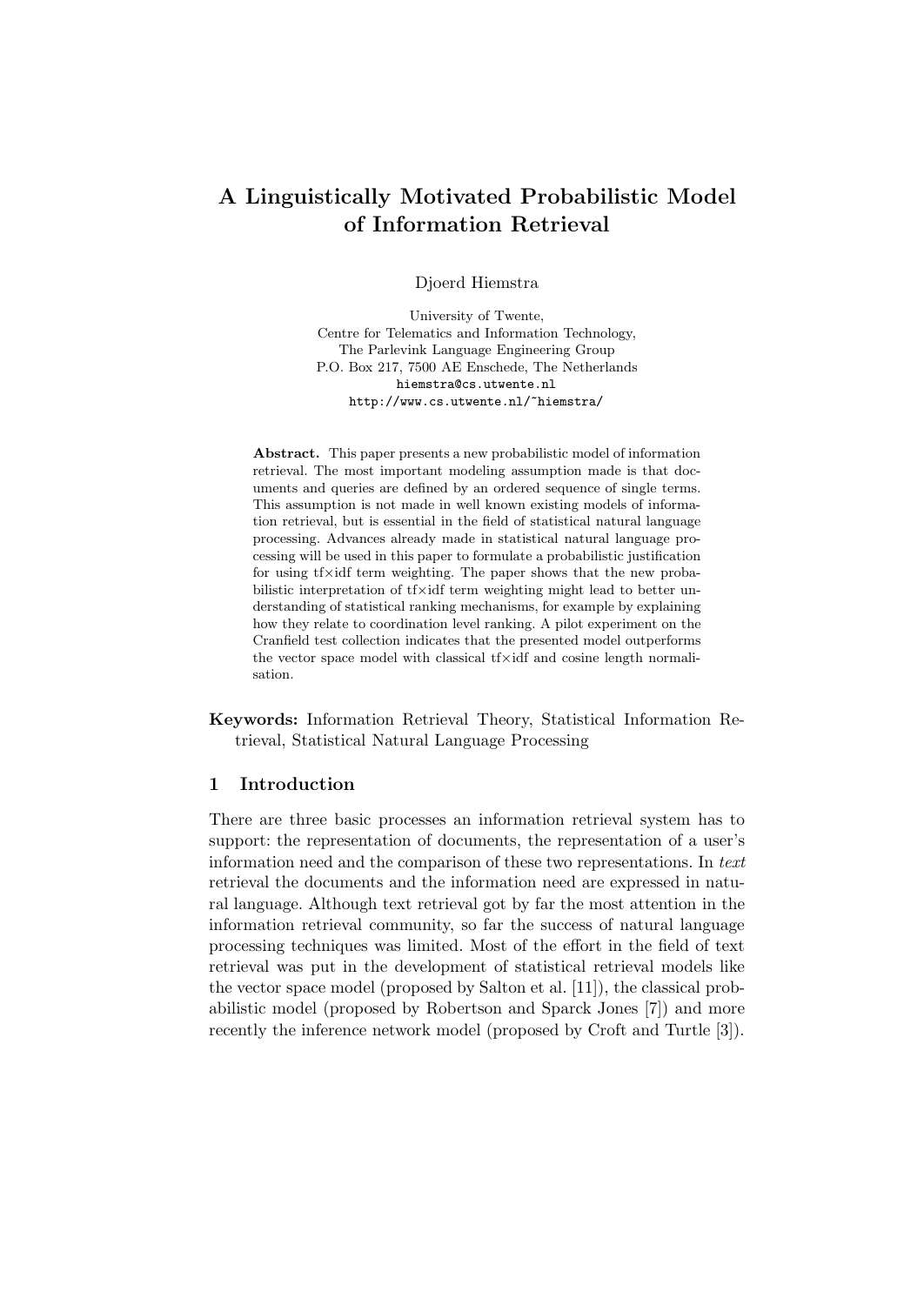The application of natural language processing techniques in combination with these models has solid but limited impact on the performance of text retrieval<sup>1</sup> [13]. The research does however provide little insight to the question how to use natural language processing. Natural language processing modules are usually considered as preprocessing steps, that is, they are not included in the model itself. This paper attempts to formulate a model that captures statistical information retrieval and statistical natural language processing into one unifying framework. It is the model itself that explicitly defines how documents and queries should be analysed. This seems a rather trivial requirement, but we claim that this is not the general idea behind the existing models for information retrieval. The (implicit) assumption made by these retrieval models is that some procedure, either manual or automatic, is used to assign index terms to documents. It is the result of this procedure that can be reflected by the model, not the procedure itself.

This paper is organised as follows. In section 2 the basic linguistically motivated retrieval model will be presented. Section 3 will give a new probabilistic interpretation of tf×idf term weighting by using estimation procedures developed in the field of statistical natural language processing. Finally, section 5 will present conclusions and plans for future work. These plans include the development of a model for phrases and the development of a model for cross-language information retrieval.

# 2 The Basic Retrieval Model

This paper defines a linguistically motivated model of full text information retrieval. The most important modeling assumption we make is that a document and a query are defined by an ordered sequence of words or terms.<sup>2</sup> This assumption is usually not made in information retrieval. In the models mentioned in the introduction documents and queries are modeled as unordered collections of terms or concepts. In the field of statistical natural language processing the word order assumption is essential for many applications, for instance part-of-speech tagging, speech recognition and parsing. By making the 'ordered sequence of terms assumption'

<sup>&</sup>lt;sup>1</sup> Retrieval performance is usually measured in terms of precision (the fraction of the retrieved documents that is actually relevant) and recall (the fraction of the relevant documents that is actually retrieved).

<sup>&</sup>lt;sup>2</sup> In the linguistically motivated model terms and words are equivalent, both expressions will be used in this paper. A classical index term that consists of more than one word will be called a phrase.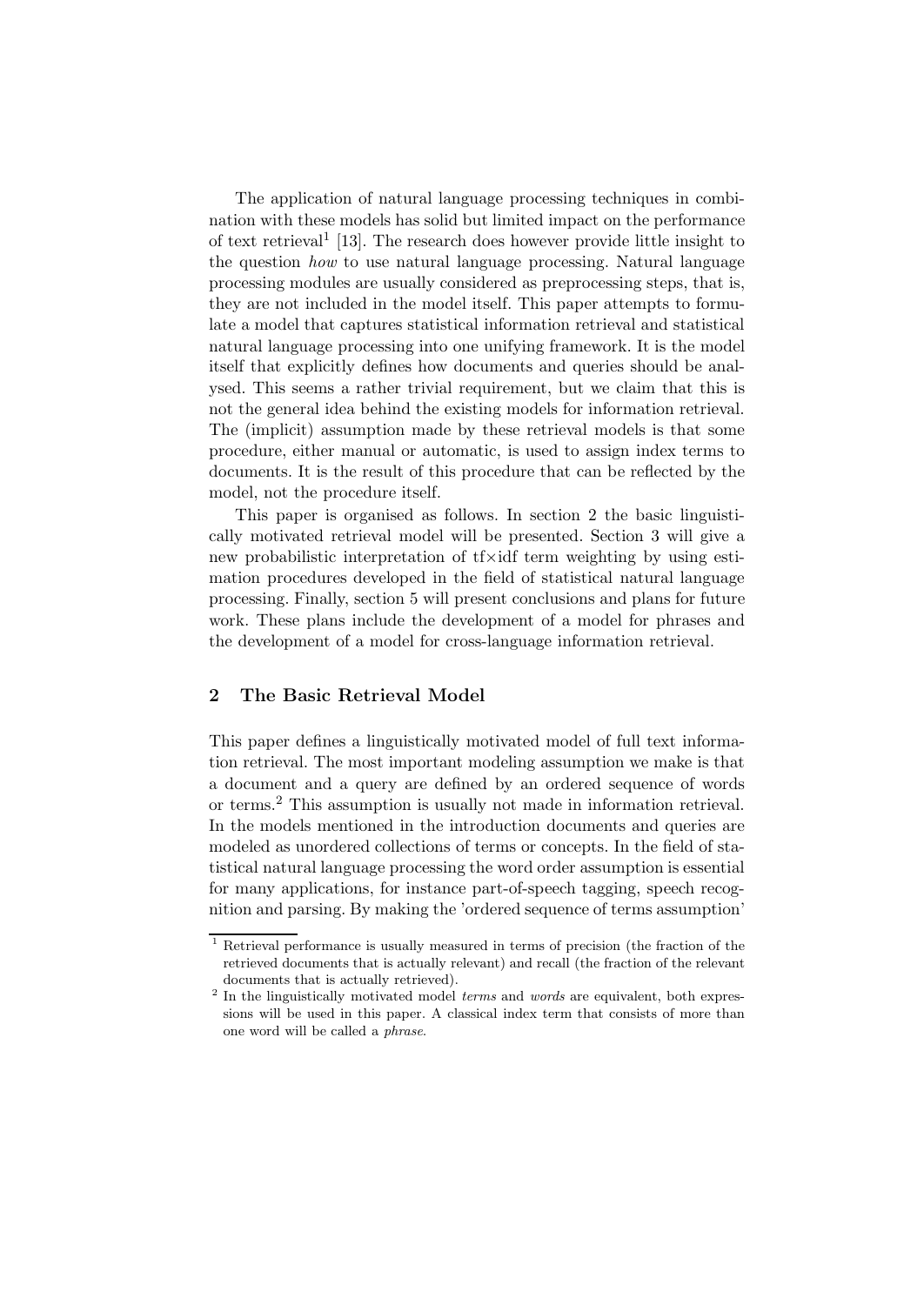we will be able to use advances already made in statistical natural language processing. In this section we will define the framework that will be used in the subsequent sections to give a probabilistic interpretation of tf×idf term weighting.

#### 2.1 The sample space

We assume that a collection consist of finite number of textual documents. The documents are written in a language that exist of a finite number of words or terms.

**Definition 1** Let  $P$  be a probability function on the joint sample space  $\Omega_D \times \Omega_T \times \Omega_N$ . Let  $\Omega_D$  be a discrete sample space that contains a finite number of points d such that each d refers to an actual document in the document collection. Let D be discrete random variable over  $\Omega_D$ . Let  $\Omega_T$  be a discrete sample space that contains a finite number of points t such that each t refers to an actual term that is used to represent the documents. Let T be a discrete random variable over  $\Omega_T$ . Let N be a discrete random variable over the sample space  $\Omega_N$ . N will refer to the user's information need.

We will typically use the probability distribution  $P(D|N)$  to rank documents given an information need. The random variable D will refer to an abstract representation of a document rather than to its physical representation which is modeled by index terms T.

We did not define the complete sample space  $\Omega_N$ . The information need N is internal to the user and it is not known how it relates to other information needs. In practice we will usually only consider the conditional probability of terms and documents given one information need N, that is, in practice the model will be defined for one information need only.

#### 2.2 Modeling documents and queries

A query and a document will be modeled as compound events. A compound event is an event that consists of two or more single events, as when a die is tossed twice or three cards are drawn one at a time from a deck [6]. In general the probability of a compound event does depend on the order of the events. For example a document of length  $n$  will be modeled by an ordered sequence of n random variables  $T_1, T_2, \dots, T_n$ . The probability of the ordered sequence will be defined by  $P(T_1, T_2, \dots, T_n|D)$ . Most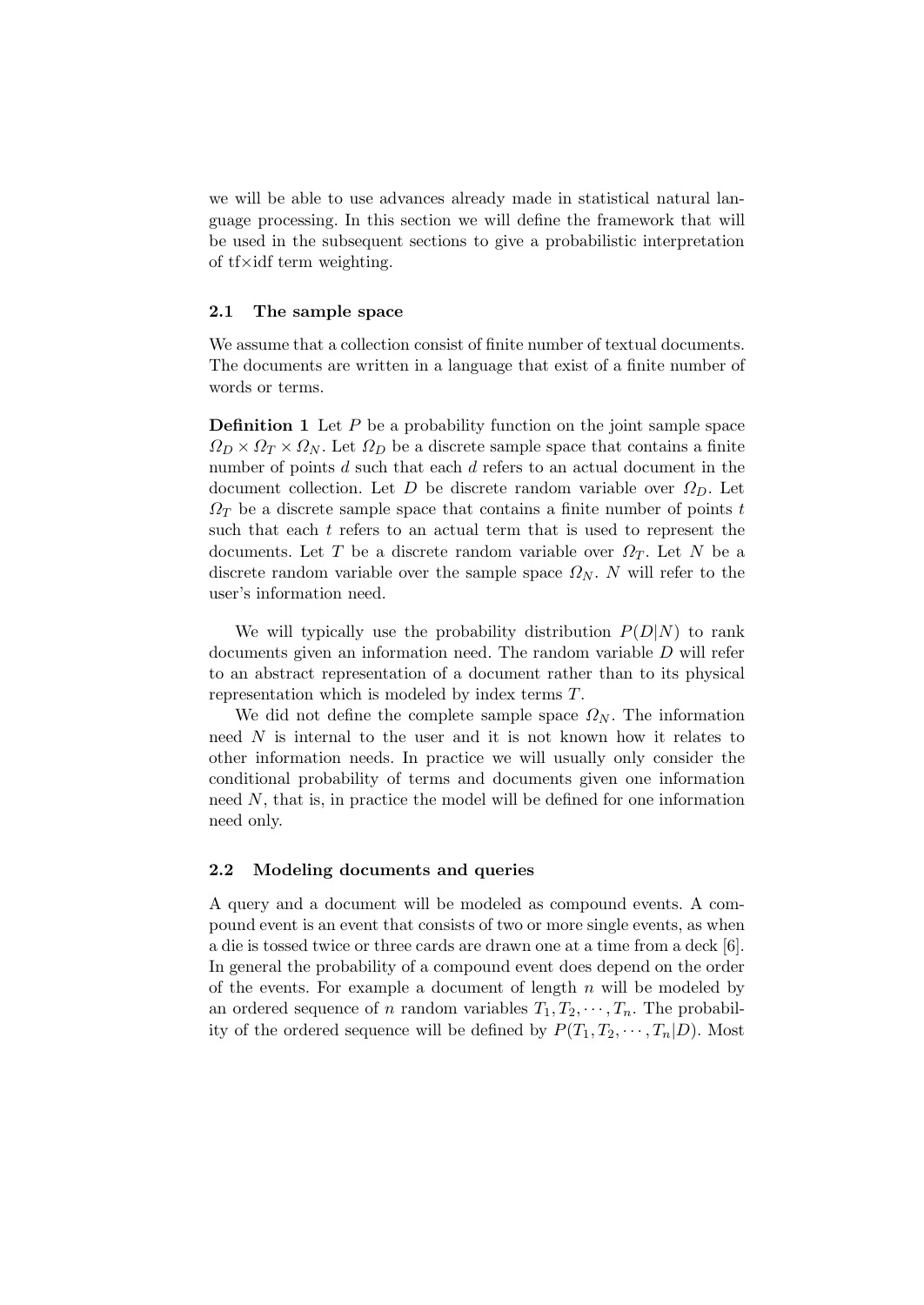practical models for information retrieval assume independence between index terms. This leads to the following model of documents.

$$
P(T_1, T_2, \cdots, T_n | D) = \prod_{i=1}^n P(T_i | D)
$$
 (1)

Note that the assumption of independence between terms in documents does not contradict the assumption that terms in documents have a particular order. The independence assumption merely states that every possible order of terms has the same probability. It is made to illustrate that a simple version of the linguistically motivated model is very similar to existing information retrieval models. In the near future we hope to publish a version of the model in which the independence assumption does not hold: a model that uses phrases.

A query of length l will be modeled by an ordered sequence of l random variables  $T_1, T_2, \dots, T_l$ . The probability of the ordered sequence will be defined by  $P(T_1, T_2, \cdots, T_l | N)$ . This probability can be viewed at as describing the process of a user formulating a query of length l, beginning with the word  $T_1$  and ending with the word  $T_l$ . Unlike the modeling of documents, queries will not be modeled by assuming independence between query terms. Instead the query will get a probability of 1 if the user formulates only one query and some smaller probability if the user formulates more than one query. In a practical information retrieval system there should be some kind of interactive process between system and user in which one or more queries with corresponding probabilities are defined.

Analogous to a user formulating a query, equation 1 can be viewed at as the author of a document  $D$  writing a document of length  $n$ , beginning with the word  $T_1$  and finally ending with the word  $T_n$ .

# 2.3 The matching process

The matching process is modeled by the joint probability measure  $P(D, N, T)$  in which T will refer to the compound event  $T_1, T_2, \cdots T_l$ . The following conditional independence assumption is made:

$$
P(D, N|T) = P(N|T)P(D|T) \quad , T = (T_1, T_2, \cdots T_l) \tag{2}
$$

By definition 1 terms are mutually exclusive and therefore two compound events are mutually exclusive if they differ in at least one of the single events. This means that it is possible to sum over all possible compound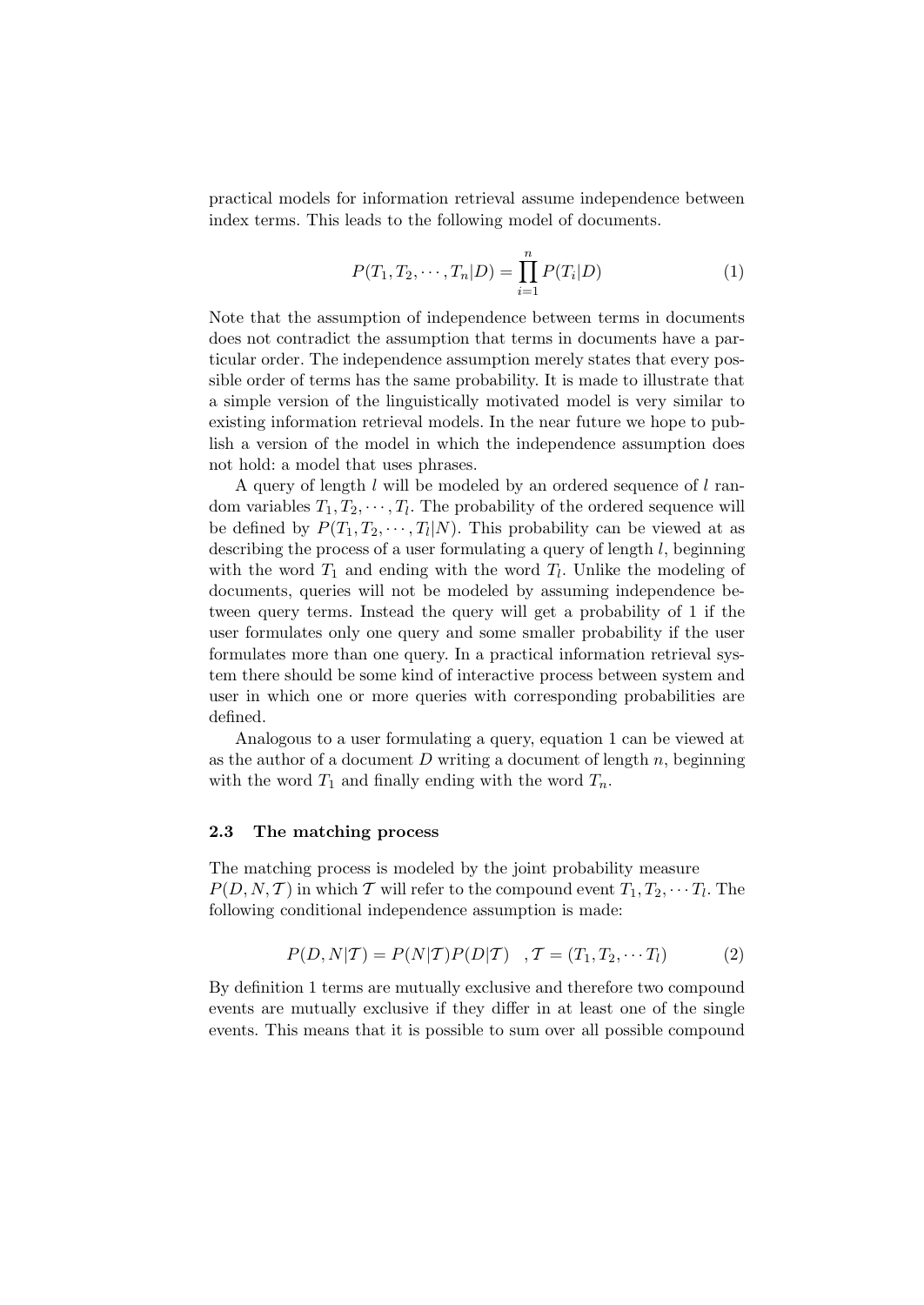events  $\mathcal T$  to determine the ranking of documents given an information need (see e.g. Wong and Yao [16]).

$$
P(D|N) = \sum_{\mathcal{T}} P(\mathcal{T}|N)P(D|\mathcal{T}) \quad , \mathcal{T} = (T_1, T_2, \cdots T_l) \tag{3}
$$

All compound events that were not formulated as a query by the user will have zero probability  $(P(T|N) = 0)$ , so in practice it is sufficient to use equation 3 for the formulated queries only. In order to use the independence assumption of equation 1 we should rewrite  $P(D|\mathcal{T})$  in equation 3 by applying Bayes' rule.

$$
P(D|T_1, T_2, \cdots, T_l) = P(D) \frac{P(T_1, T_2, \cdots, T_l | D)}{P(T_1, T_2, \cdots, T_l)}
$$
(4)

$$
= P(D) \frac{\prod_{i=1}^{l} P(T_i|D)}{P(T_1, T_2, \cdots, T_l)}
$$
(5)

Equation 4 is the direct result of applying Bayes' rule. Filling in the independence assumption of equation 1 leads to equation 5. It seems tempting to make the assumption that terms are also independent if they are not conditioned on a document D. This will however lead to an inconsistency of the model (see e.g. Cooper's paper on modeling assumptions for the classical probabilistic retrieval model [2]). Since  $\sum_{d} P(D = d | \mathcal{T}) = 1$  we can scale the formula using a constant C such that  $\frac{1}{C} = \sum_{d} P(D = d, T)$ .

$$
P(D|T_1, T_2, \cdots, T_l) = C \ P(D) \prod_{i=1}^l P(T_i|D) \tag{6}
$$

Equation 3 and 6 define the linguistic motivated statistical retrieval model if we assume independence between terms in documents.

# 3 Estimating the probabilities

The process of probability estimation defines how probabilities should be estimated from frequency of terms in the actual document collection. We will look at the estimating process by drawing a parallel to statistical natural language processing and corpus linguistics.

# 3.1 Viewing documents as language samples

The general idea is the following. Each document contains a small sample of natural language. For each document the retrieval system should build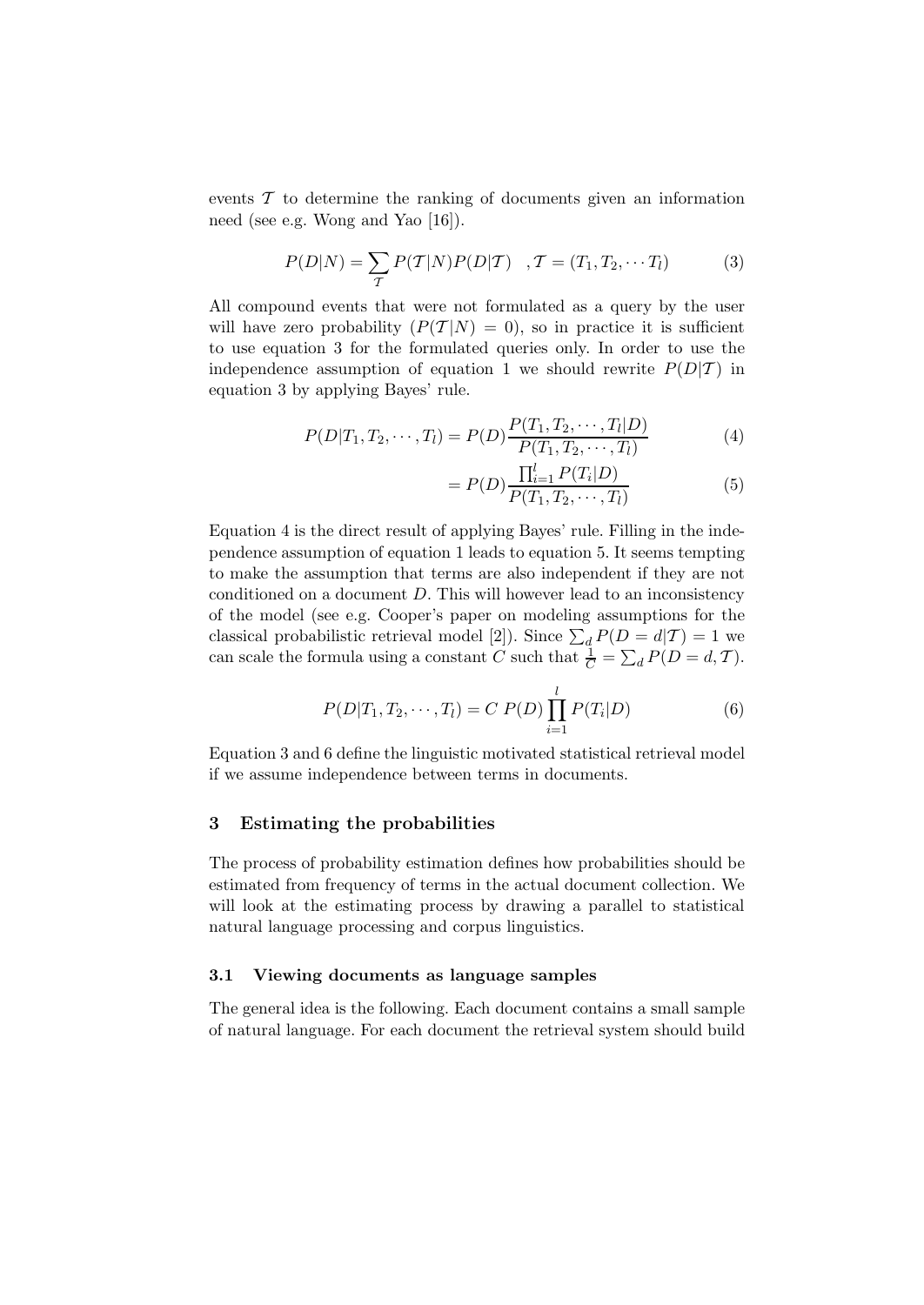a little statistical language model  $P(T|D)$  where T is a single event. Such a language model might indicate that the author of that document used a certain word 5 out of 1000 times; it might indicate that the author used a certain syntactic construction like a phrase 5 out of 1000 times; or ultimately indicate that the author used a certain logical semantic structure 5 out of 1000 times.

One of the main problems in statistical natural language processing and corpus linguistics is the problem of sparse data. If the sample that is used to estimate the parameters of a language model is small, then many possible language events never take place in the actual data. Suppose for example that an author wrote a document about information retrieval without using the words keyword and crocodile. The reason that the author did not mention the word keyword is probably different from the reason for not mentioning the word *crocodile*. If we were able to ask an expert in the field of information retrieval to estimate probabilities for the terms keyword and crocodile he/she might for example indicate that the chance that the term *keyword* occurred is one in a thousand terms and the chance that the term *crocodile* occurred is much lower: one in a million. If we however base the probabilities on the frequency of terms in the actual document then the probability estimates of low frequent and medium frequent terms will be unreliable. A full text information retrieval system based on these frequencies cannot make a difference between words that were not used 'by chance', like the word keyword, and words that were not used because they are 'not part of the vocabulary of the subject', like the word *crocodile*. Furthermore there is always a little chance that completely off the subject words occur like the word crocodile in this paper.

We believe that the sparse data problem is exactly the reason that it is hard for information retrieval systems to obtain high recall values without degrading values for precision. Many solutions to the sparse data problem were proposed in the field of statistical natural language processing (see e.g. [5] for an overview). We will use the combination of estimators by linear interpolation to estimate parameters of the probability measure  $P(T|D)$ .

#### 3.2 Estimating probabilities from sparse data

Perhaps the most straightforward way to estimate probabilities from frequency information is maximum likelihood estimation [6]. A maximum likelihood estimate makes the probability of observed events as high as possible and assigns zero probability to unseen events. This makes the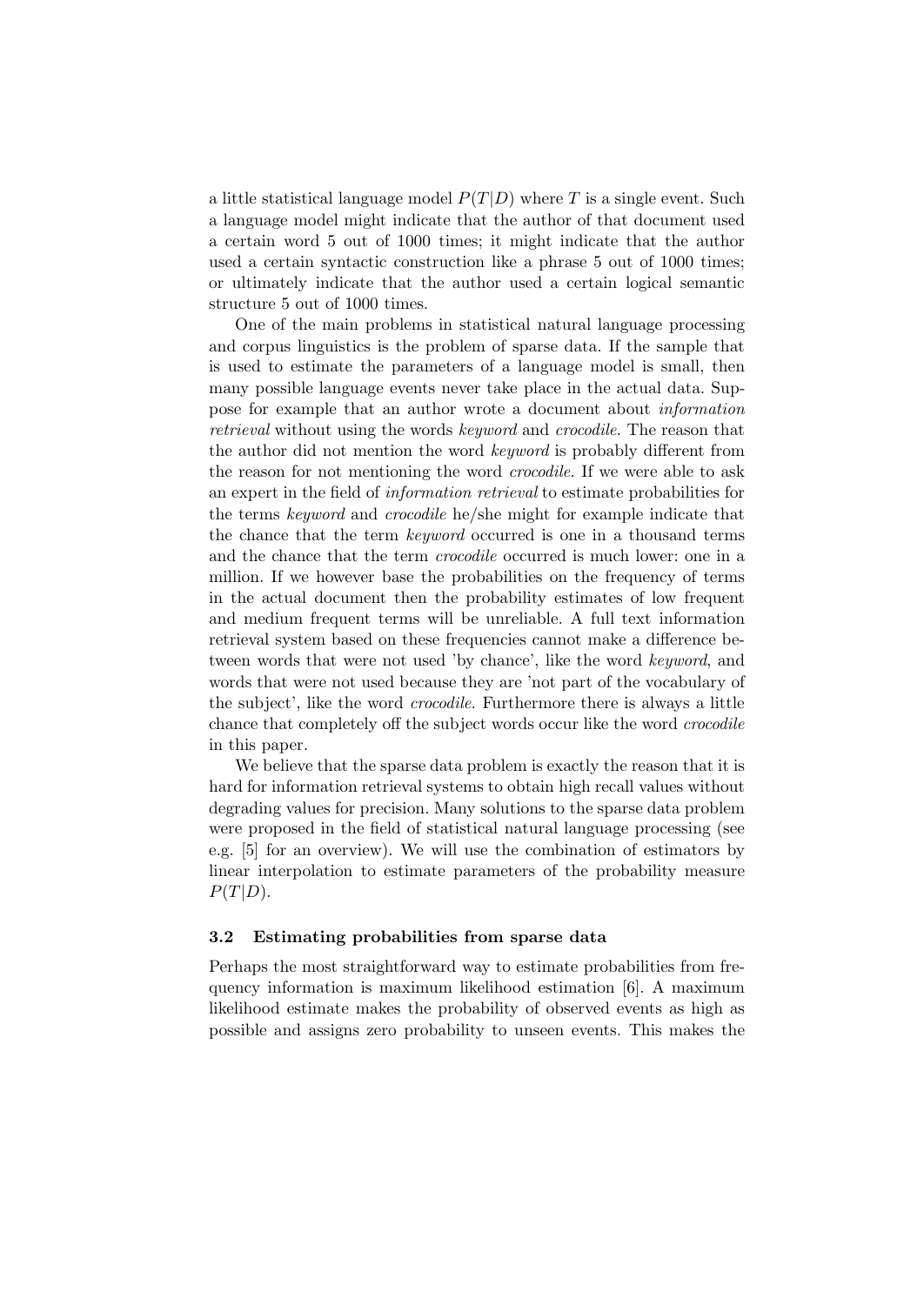maximum likelihood estimate unsuitable for directly estimating  $P(T|D)$ . One way of removing the zero probabilities is to mix the maximum likelihood model of  $P(T|D)$  with a model that suffers less from sparseness like the marginal  $P(T)$ . It is possible to make a linear combination of both probability estimates so that the result is another probability function. This method is called linear interpolation:

$$
P_{li}(T|D) = \alpha_1 P_{mle}(T) + \alpha_2 P_{mle}(T|D), \ \ 0 < \alpha_1, \alpha_2 < 1 \ \text{and} \ \alpha_1 + \alpha_2 = 1 \tag{7}
$$

The weights  $\alpha_1$  and  $\alpha_2$  might be set by hand, in which case we would choose them in such a way that  $\alpha_1 P_{mle}(T = t)$  is smaller than  $\alpha_2 P_{mle}(T = t|D)$  for each terms t. This will give terms that did not appear in the document a much smaller probability than terms that did appear in the document. In general one wants to find the combination of weights that works the best, for example by optimising them on a test collection consisting of documents, queries and corresponding relevance judgements.

Table 1. frequency information

| $N_a$ | the number of queries formulated for the           |
|-------|----------------------------------------------------|
|       | information need at hand                           |
| $N_d$ | the number of documents in the                     |
|       | collection                                         |
|       | $tf(t, d)$ term frequency: the number of times the |
|       | term $t$ appears in the document $d$ .             |
|       | $df(t)$ document frequency: the number of          |
|       | documents in which the term t appears.             |

Table 1 lists the frequencies that are used to estimate the probabilities of the model. Two frequencies are particularly important, the term frequency and the document frequency. The term frequency of a term is defined by the number of times a term appears in a document and can be viewed at as local or document specific information. Given a specific document many terms will have a frequency of zero, so the term frequency suffers from sparseness. The document frequency of a term is defined by the number of documents in which a term appears and can be viewed at as global information. (Sometimes document frequency is referred to as collection frequency.) The document frequency of a term will never be zero, because by definition 1, terms that do not appear in any document will not be included in the model. The sparseness problem can be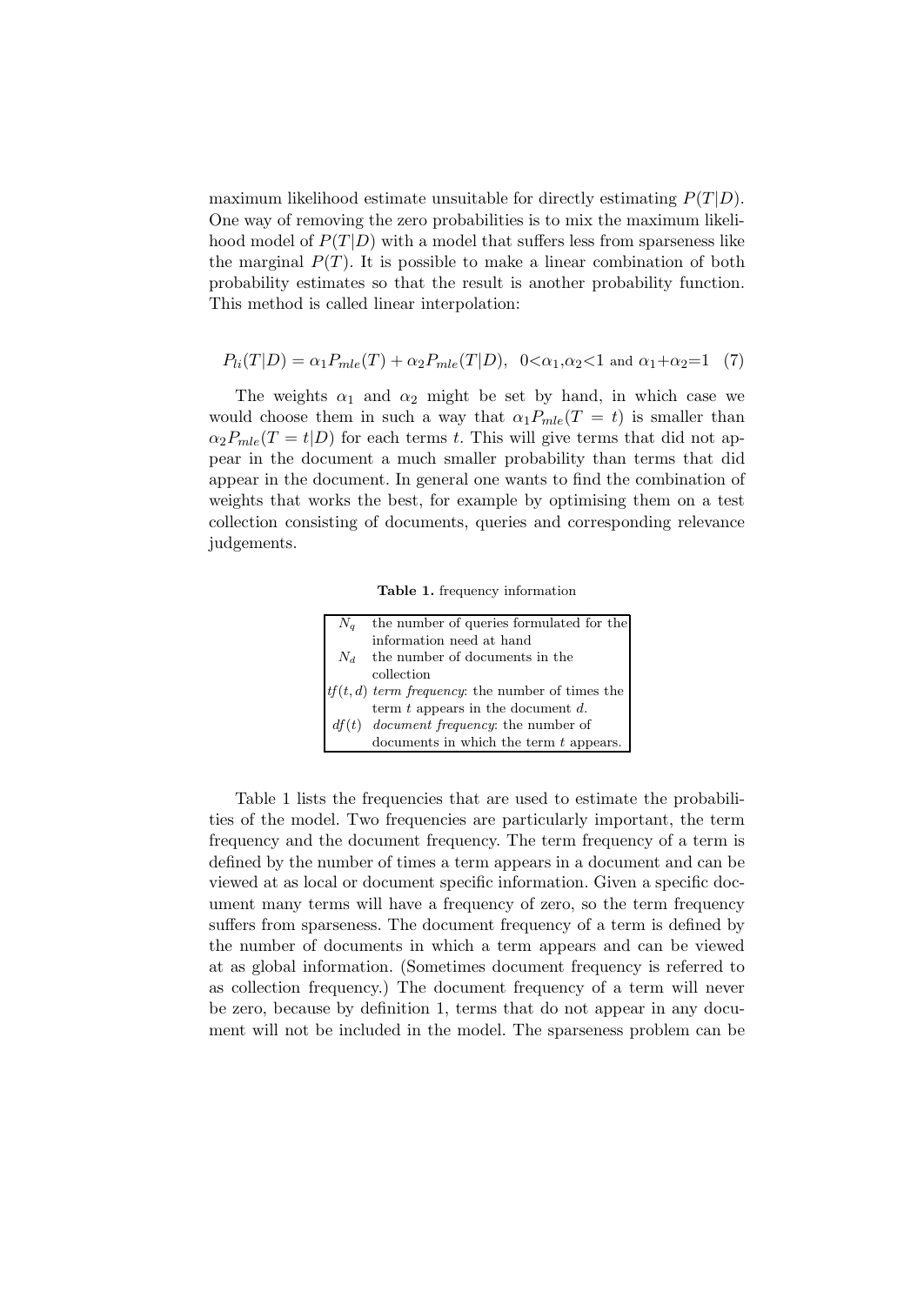avoided by estimating  $P(T|D)$  as a linear combination of a probability model based on document frequency and a probability model based on term frequency as in equation 10:

$$
P(\mathcal{T}|N) = \frac{1}{N_q} \quad , \mathcal{T} = (T_1, T_2, \cdots, T_l) \tag{8}
$$

$$
P(D=d) = \frac{1}{N_d} \tag{9}
$$

$$
P(T_i = t_i | D = d) = \alpha_1 \frac{df(t_i)}{\sum_t df(t)} + \alpha_2 \frac{tf(t_i, d)}{\sum_t tf(t, d)}
$$
(10)

Note that term frequency and document frequency are not derived from the same distribution. Although the term frequency can also be used to compute global information of a term by summing over all possible documents, this information will usually not be the same as the document frequency of a term, more formally:  $df(t) \neq \sum_d tf(t, d)$ .

## 3.3 Relation to  $tf \times idf$

The use of term frequency and document frequency to rank documents was extensively studied, especially by Salton et al. for the vector space model [10]. They argued that terms appearing in documents should be weighted proportional to term frequency and inversely proportional to the document frequency. They called weighting schemes that follow this approach  $tf \times idf$  (term frequency  $\times$  inverse document frequency) weighting schemes and the application in a model of information retrieval the term discrimination model. The combination of tfxidf weights and document length normalisation gave the best retrieval results on several test collections, but they were not able to justify their approach by probability theory (which is not a prerequisite for using it in the vector space model anyway):

. . . The term discrimination model has been criticised because it does not exhibit well substantiated theoretical properties. This in contrast with the probabilistic model of information retrieval . . .

The lack of theoretical justification of tf×idf weights did not keep developers of the probabilistic model and the inference network model from using them. Robertson et al. [8] justified the use of term frequency in the probabilistic model by approximating a ranking formula that is based on the combination of the probabilistic model and the 2-poisson model. There is however a more plausible probabilistic justification of tf×idf weighting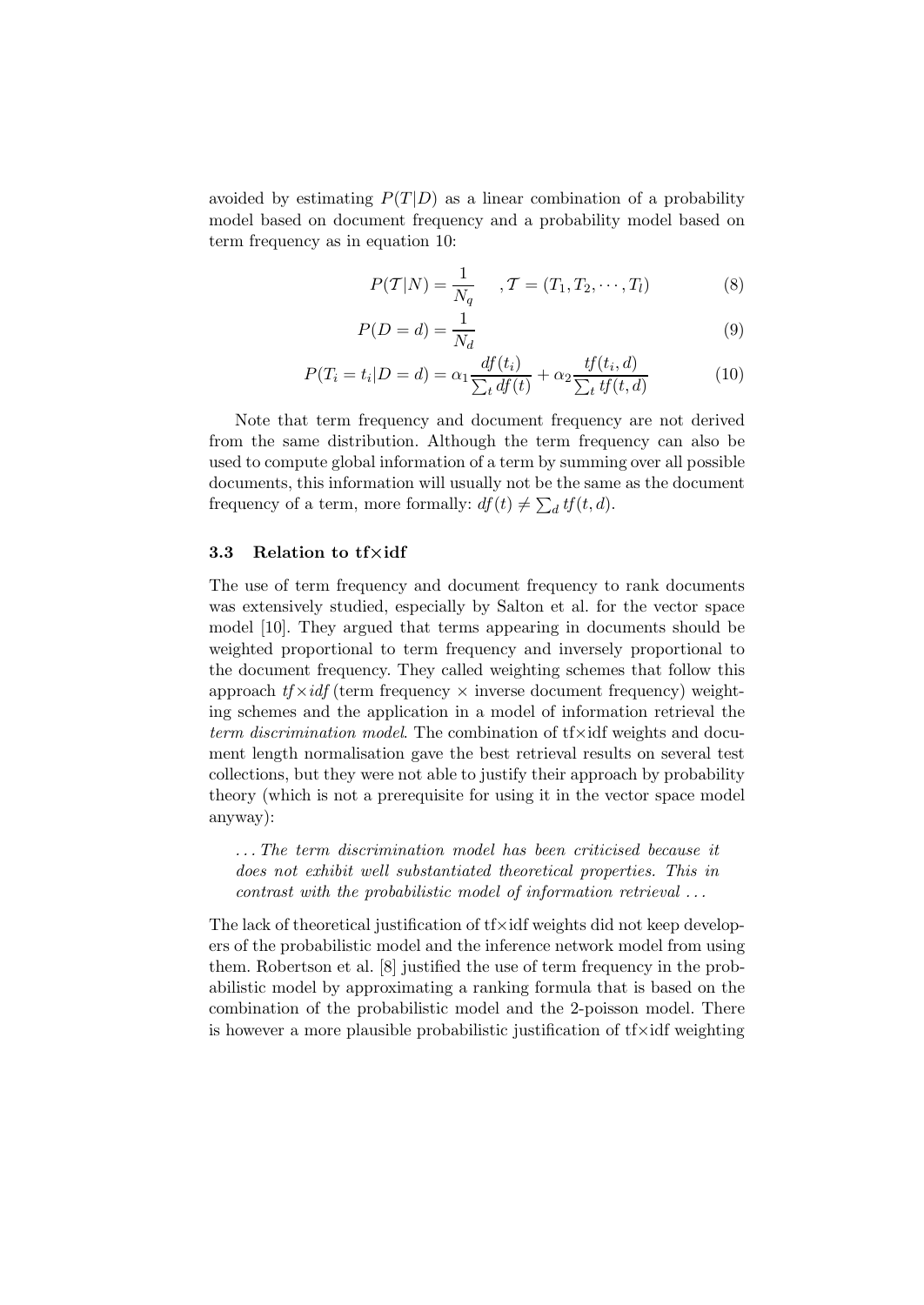which can be justified by the linear interpolation estimator of equation 10. This can be shown by rewriting. Multiplying the ranking formula defined by equation 6, 9 and 10 with values that are the same for each document will not affect the final ranking, so we can multiply the ranking formula by  $df(t)$  and  $\alpha_2$  as follows:

$$
P(D = d|T_1 = t_1, \cdots) \propto \prod_{i=1}^n (\alpha_1 \frac{df(t_i)}{\sum_t df(t)} + \alpha_2 \frac{tf(t_i, d)}{\sum_t tf(t, d)}) \text{ [by eq. 6,9 and 10]}
$$

$$
\propto \prod_{i=1}^n (\alpha_1 \frac{1}{\sum_t df(t)} + \alpha_2 \frac{tf(t_i, d)}{\sum_t tf(t, d) \cdot df(t_i)}) \quad [\times \prod_{i=1}^n \frac{1}{df(t_i)}]
$$

$$
\propto \prod_{i=1}^n (\frac{\alpha_1}{\alpha_2 \sum_t df(t)} + \frac{tf(t_i, d)}{df(t_i)} \cdot \frac{1}{\sum_t tf(t, d)}) \quad [\times \prod_{i=1}^n \frac{1}{\alpha_2}]
$$

The resulting formula can directly be interpreted as  $tf \times idf$  weighting with document length normalisation, because:

 $\alpha_1$  $\frac{\alpha_1}{\alpha_2 \sum_t df(t)}$  is a small constant for any document d and term t  $tf(t_i, d)$  $\frac{d f(x_i, \omega)}{d f(t_i)}$  is the tf×idf weight of the term  $t_i$  in the document d 1  $\frac{1}{\sum_t tf(t, d)}$  is the inverse length of the document d

Any monotonic transformation of the document ranking function will produce the same ranking of the documents. Instead of the product of weights we could therefore also rank the documents by the sum of logarithmic weights [7]. The result would be an additive model, which is more in correspondence with the way in which the existing models mentioned in the introduction usually are presented.

On first glance the constant  $\alpha_1/\alpha_2 \sum_t df(t)$  seems to have little impact on the final ranking. But in fact, different values of  $\alpha_1$  and  $\alpha_2$  will lead to different document rankings. In section 3.5 we will show some effects of different values of  $\alpha_1$  and  $\alpha_2$  on the ranking of documents, especially for short queries.

Document length normalisation which is made explicit by  $1/\sum_t tf(t, d)$ is also defined by the estimator of equation 9. The a priori relevance of a document estimated as in equation 9 can be defined by any other estimator, e.g. by using approaches as described by Singhal et al. for the vector space model [12].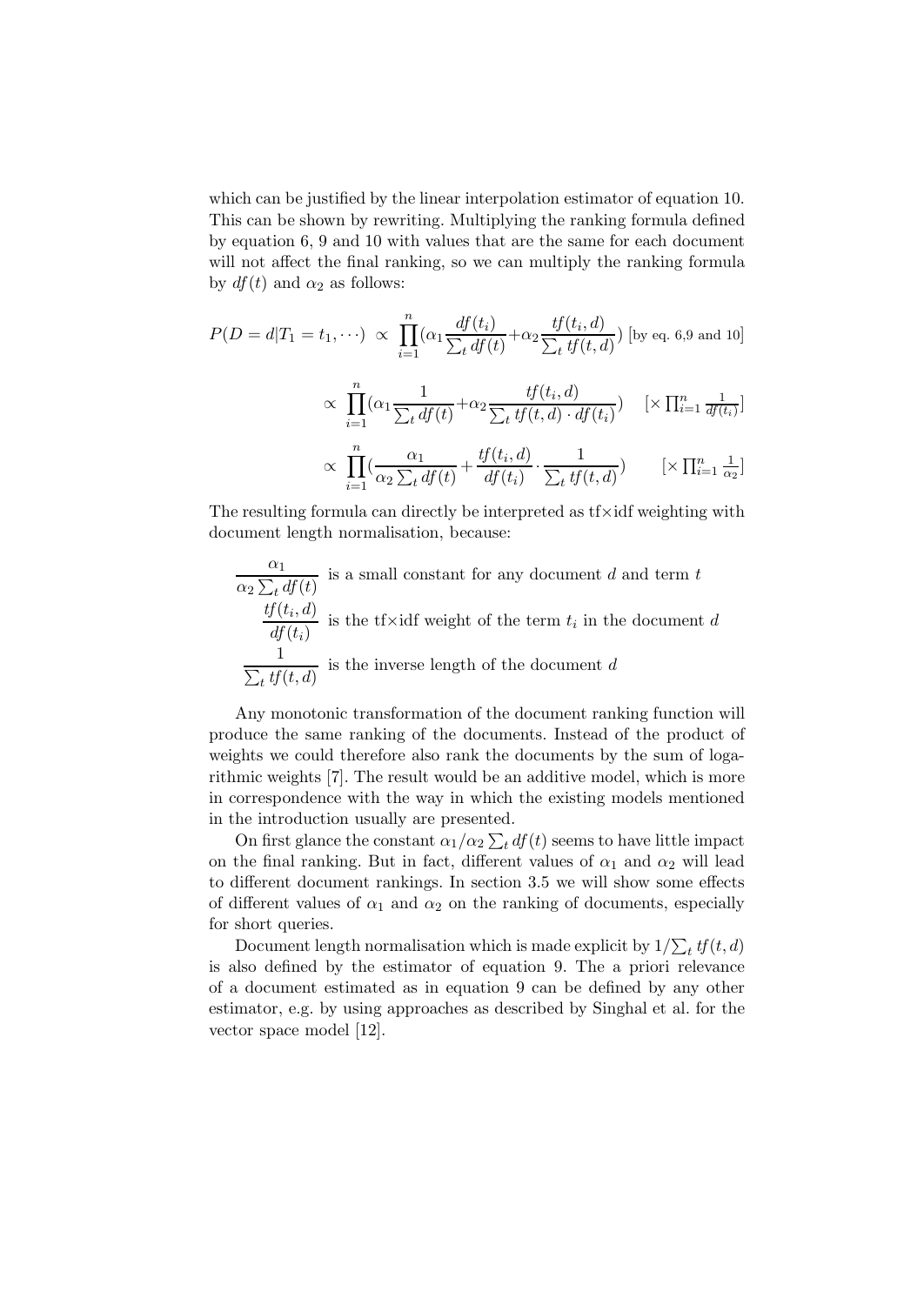## 3.4 A new informal definition of  $tf \times idf$  weighting

Equation 10 gives rise to a new informal definition of  $f \times idf$  weighting. Giving an informal definition after the formal definition seems a bit useless, but we believe that it will help to understand what exactly makes tf×idf weighting successful. The classical definition of tf×idf weighting can be formulated as follows:

Definition 2 The weight of a term that appears in a document should increase with the term frequency of the term in the document and decrease with the document frequency of the term. Terms that do not appear in a document should all get the same weights (zero weights).

An alternative definition is based on equation 10. If we assume that  $\alpha_1 df(t_i)/\sum_t df(t)$  is much smaller than  $\alpha_2 tf(t_i, d)/\sum_t tf(t, d)$  then it can be formulated as follows:

Definition 3 The weight of a term that appears in a document should increase with the term frequency of the term in the document. The weight of a term that does not appear in a document should increase with the document frequency of the term.

An example may clarify the implications of both definitions. Suppose the user formulates the query *information retrieval* and there is no document in the collection in which the terms *information* and *retrieval* both appear. Furthermore suppose that the term information is much more common, i.e. has a higher document frequency than the term *retrieval*. Now the system will rank documents containing  $k$  occurrences of the term retrieval above documents containing k occurrences of the term information. The classical explanation would be as follows:

**Explanation 1** The query term *retrieval* matches better with documents containing retrieval than the query term information matches with documents containing *information*, because *retrieval* has a higher inverse document frequency than *information*.

The alternative explanation would be that:

Explanation 2 The query term information matches better with documents not containing *information* than the query term *retrieval* matches documents not containing *retrieval* because *information* has a higher document frequency than *retrieval*.

There is no a priori reason to prefer one explanation above the other. However, the idea of definition 3, that global information is only used to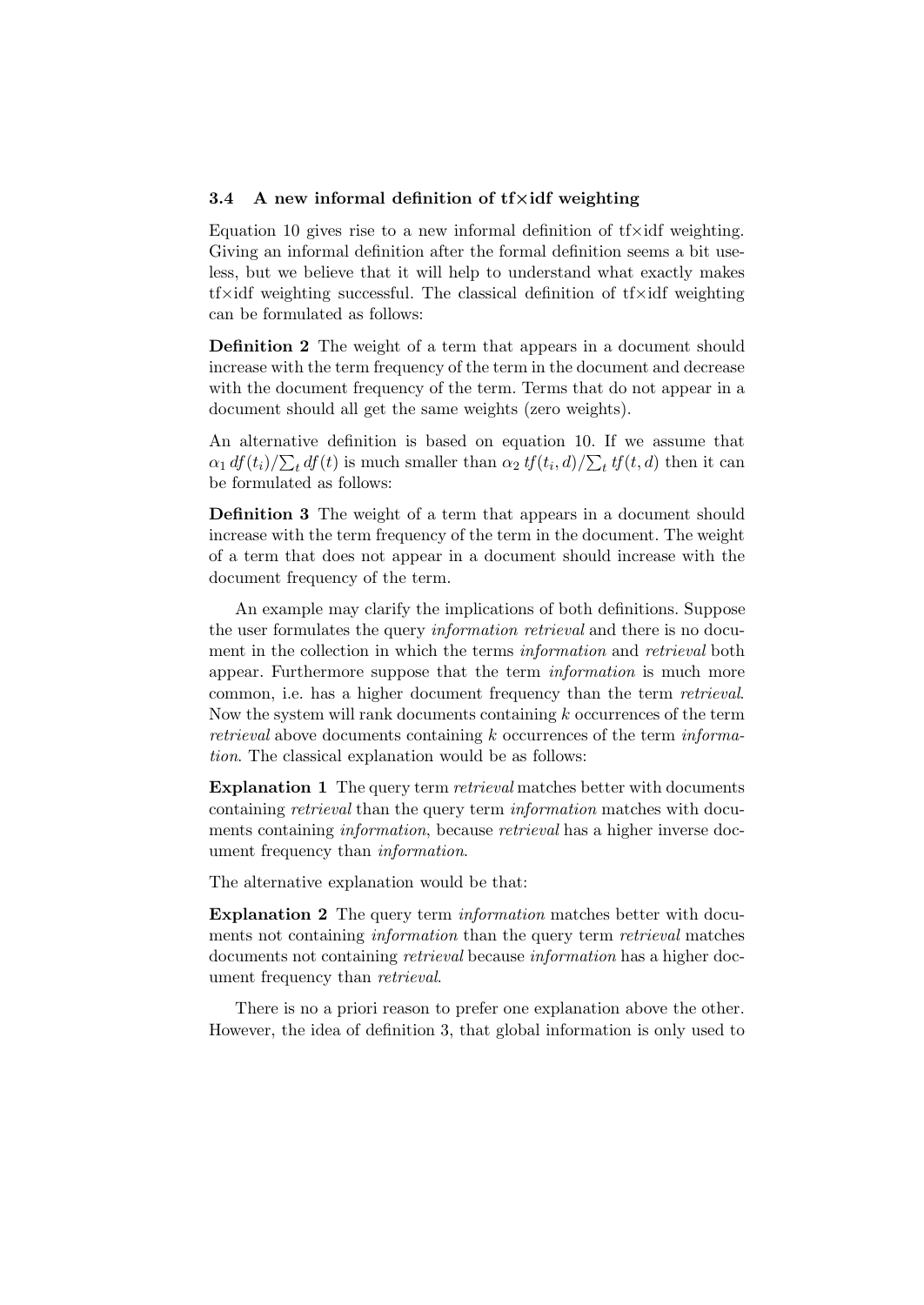weight terms of which there is no local information, might lead to better understanding of probabilistic term weighting in text retrieval.

#### 3.5 The problem of non-coordination level ranking

There is a well known problem with statistical information retrieval systems that use tf  $\times$  idf weighting: sometimes documents containing n query terms are ranked higher than documents containing  $n + 1$  query terms. We will call this problem the *problem of non-coordination level ranking* in which the *coordination level* refers to the number of distinct query terms contained in a document. A coordination level ranking procedure will always rank documents containing  $n + 1$  query terms above documents containing  $n$  query terms even if the top documents have little evidence for the presence of  $n+1$  query terms and lower-ranked documents have a lot of evidence for the presence of n terms.

According to studies of user preferences and evaluations on test collections the problem of non-coordination level ranking becomes particularly apparent when short queries are used [9]. In a lot of practical situations short queries are the rule rather than the exception, especially in situations where there is no or little user training like with Web-based search engines. For some research groups, the importance of coordination level is the reason for developing ranking methods that are based on the lexical distance of search terms in documents instead of on document frequency of terms [1, 4]. However, as pointed out by experiments of Wilkinson et al. [15], some tf×idf measures (e.g. like the measure proposed by Robertson et al. [8]) are more like coordination level ranking than others (e.g. like the measure proposed by Salton et al. [10]). Wilkinson et al. showed that weighting measures that are more like coordination level ranking perform better on the TREC collection, especially if short queries are used.

Following the results of Wilkinson et al. it might be useful to investigate what exactly makes a weighting measure "like" coordination level ranking. The following example may provide some insight. Suppose the user enters a small query of only two terms  $a$  and  $b$ . As in the previous example a might be the term *information* and b might be the term *retrieval*. Furthermore suppose that the document  $d_1$  contains a lot of evidence for term  $a$  and no evidence for the term  $b$ ; and that document  $d_2$  contains little evidence of both terms. It can be shown that document  $d_1$  will have a lot of evidence for a and none for b if  $tf(a, d_1)$  is high,  $tf(b, d_1) = 0$ and the length of  $d_1$  is short. Document  $d_2$  contains little evidence of a and b if  $tf(a, d_2) = tf(b, d_2) = 1$  and if  $d_2$  is a long document. The length of a document will be defined by  $l(d) = \sum_t tf(t, d)$ . Now the following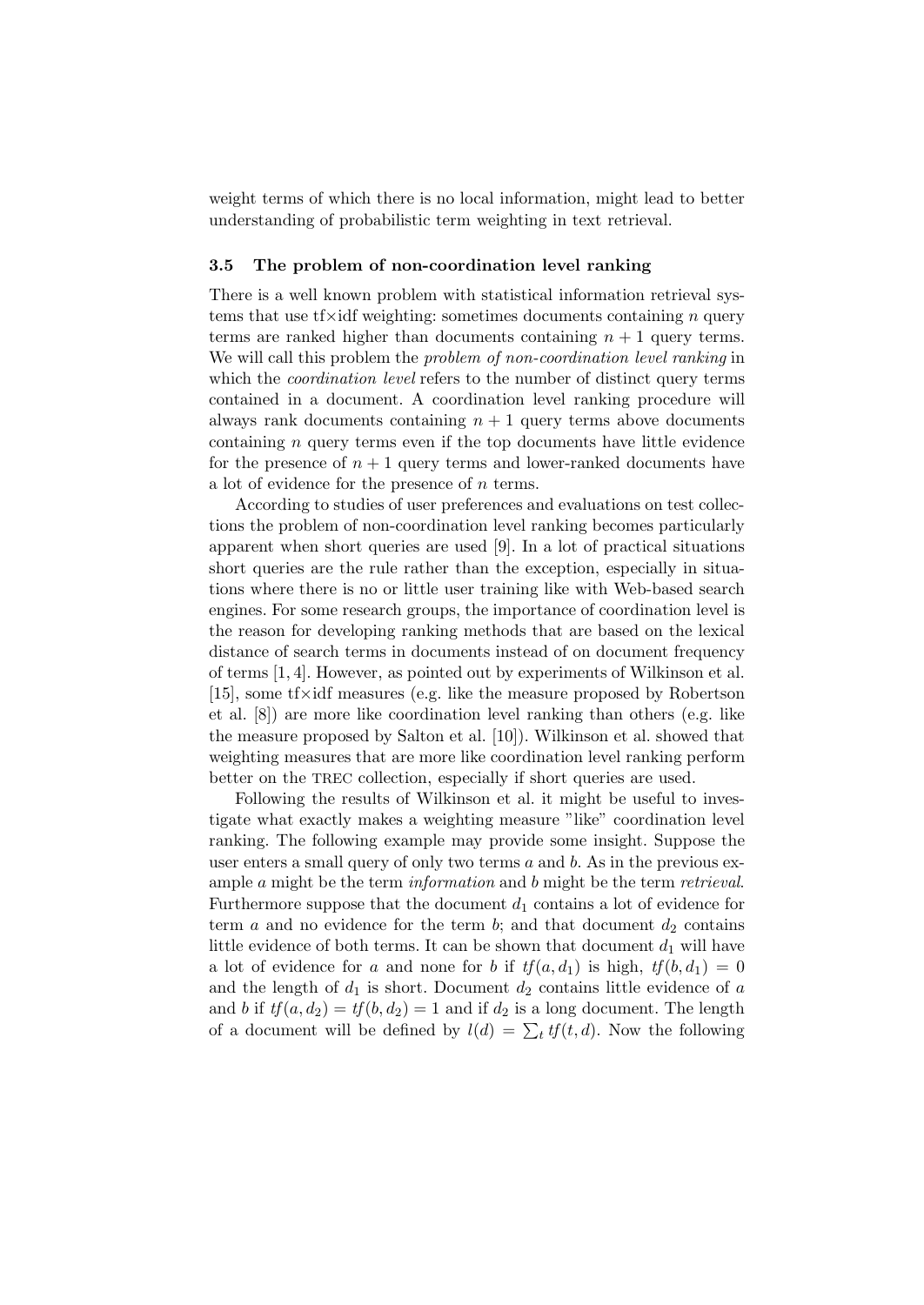equation defines the requirement for coordination level ranking, that is, the similarity of document  $d_1$  to the query  $a$  b should be smaller than the similarity of document  $d_2$  to the query. The left hand side of the equation contains the similarity of the query compared to document  $d_1$  and the right hand side contains the similarity of the query to document  $d_2$ . The similarities are defined by the ranking formula introduced in section 3.3 with  $c = \alpha_1/\alpha_2 \sum_t df(t)$ .

$$
(c + \frac{tf(a, d_1)}{df(a)l(d_1)})(c + 0) < (c + \frac{1}{df(a)l(d_2)})(c + \frac{1}{df(b)l(d_2)})
$$
\n
$$
c^2 + \frac{c \, tf(a, d_1)}{df(a)l(d_1)} < c^2 + \frac{c}{df(a)l(d_2)} + \frac{c}{df(b)l(d_2)} + \frac{1}{df(a)df(b)l(d_2)^2}
$$
\n
$$
\frac{c \, tf(a, d_1)}{df(a)l(d_1)} - \frac{c}{df(a)l(d_2)} - \frac{c}{df(b)l(d_2)} < \frac{1}{df(a)df(b)l(d_2)^2} \tag{11}
$$
\n
$$
\vdots
$$
\n
$$
c < \frac{l(d_1)}{l(l_1)(l_2)} + \frac{l(d_1)}{l(l_2)} + \frac{l(d_1)}{l(l_2)} + \frac{l(d_1)}{l(l_2)} + \frac{l(d_2)}{l(l_2)} + \frac{l(d_2)}{l(l_2)} + \frac{l(d_2)}{l(l_2)} + \frac{l(d_2)}{l(l_2)} + \frac{l(d_2)}{l(l_2)} + \frac{l(d_2)}{l(l_2)} + \frac{l(d_2)}{l(l_2)} + \frac{l(d_2)}{l(l_2)} + \frac{l(d_2)}{l(l_2)} + \frac{l(d_2)}{l(l_2)} + \frac{l(d_2)}{l(l_2)} + \frac{l(d_2)}{l(l_2)} + \frac{l(d_2)}{l(l_2)} + \frac{l(d_2)}{l(l_2)} + \frac{l(d_2)}{l(l_2)} + \frac{l(d_2)}{l(l_2)} + \frac{l(d_2)}{l(l_2)} + \frac{l(d_2)}{l(l_2)} + \frac{l(d_2)}{l(l_2)} + \frac{l(d_2)}{l(l_2)} + \frac{l(d_2)}{l(l_2)} + \frac{l(d_2)}{l(l_2)} + \frac{l(d_2)}{l(l_2)} + \frac{l(d_2)}{l(l_2)} + \frac{l(d_2)}{l(l_2)} + \frac{l(d_2)}{l(l_2)} + \frac{l(d_2)}{l(l_2)} + \frac{l(d_2)}{l(l_2)} + \frac{l(d_2)}{l(l_2)} + \frac{l(d_2)}{l(l_2)} + \frac{l(d_2)}{l(l_2)} + \frac{l(d
$$

$$
l(d_2)(tf(a, d_1)df(b)l(d_2) - df(b)l(d_1) - df(a)l(d_1))
$$
  
Equation 11 shows that we can rewrite the requirement for coordination  
level ranking as a requirement for the constant c. If c is small enough  
than the problem of non-coordination level ranking will never occur. By  
changing the value of c the ranking formula can be adapted to different  
applications. If we are developing a Web-based search engine we might  
choose a relatively small value for c, but if we are developing a search  
engine for evaluation in TREC [14] we might choose a higher value of c. For  
the Web-based search engine we might define a collection specific lower  
bound of c by keeping track of the collection extrema like maximum term  
frequency and document frequency (*maxtf* and *maxdf*) and maximum  
and minimum document lengths (*maxl* and *minl*). If we fill in these  
extrema and the definition  $c = \alpha_1/\alpha_2 \sum_t df(t)$  in (11) then the lower  
bound will be defined as follows on the ratio between  $\alpha_1$  and  $\alpha_2$ .

$$
\frac{\alpha_1}{\alpha_2} < \frac{minl \cdot \sum_t df(t)}{maxl \cdot (maxtf \cdot maxdf \cdot maxl - maxdf \cdot minl - minl)} \tag{12}
$$

Equation 12 defines a ranking formula that always produces coordination level ranking for queries of two words. For longer queries the bound will be lower and for queries with unrestricted length only  $\alpha_1 = 0$  will guarantee coordination level ranking.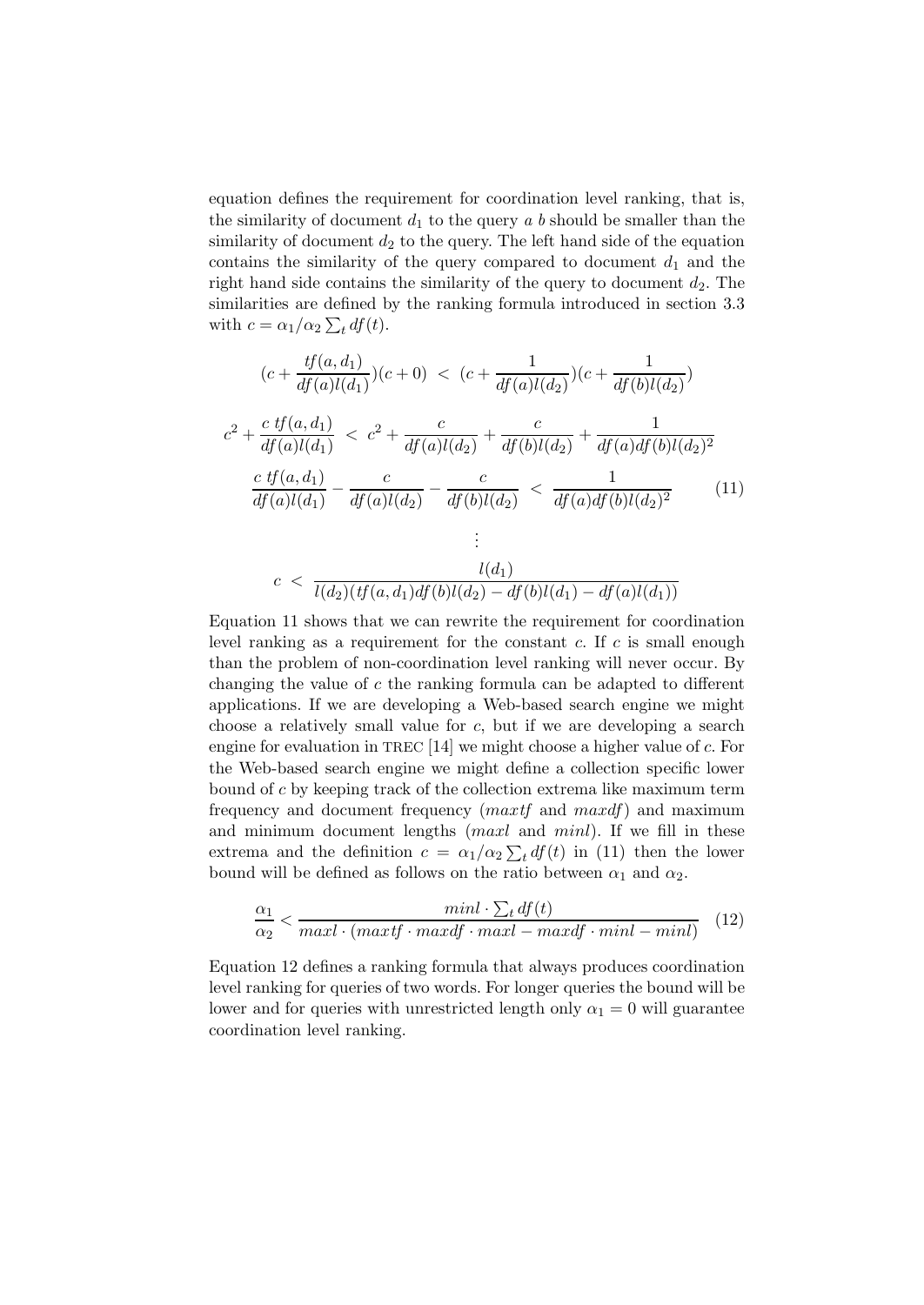# 3.6 A plausible explanation of non-coordination level ranking

The arguments in the previous section showed the following. The smaller the value of the constant  $c$ , the more the ranking formula will behave like coordination level ranking. It is good to note that most  $f\times f$  measures defined for the existing models of information retrieval include constants for which the arguments introduced above also hold (for instance the  $"+0.5"$  in the Robertson/Sparck Jones formula [7,8]). However, the classical definition of  $t \times idf$  weighting (definition 2) does not give a plausible explanation of why and when non-coordination level ranking does happen. Using the new definition 3 and the fact that  $c$  is defined by the ratio  $\frac{\alpha_1}{\alpha_2}$  we can give the following explanation of non-coordination level ranking when tf×idf weights are used.

Explanation 3 Non-coordination level ranking occurs if query terms that do not appear in a document are weighted too high compared to query terms that do appear in a document.

According to definition 3 terms that do not appear in a document are weighted proportional to the document frequency. If we choose a relatively high value for the constant  $\alpha_1$  then query terms that do not appear in a document will be weighted too high, possibly causing non-coordination level ranking.

# 4 A Pilot Experiment

There remains an important question: How does the model perform in an experiment with a test collection? The following pilot experiment is relatively weak because we used a relatively outdated test collection and compared the new model with a relatively outdated vector space weighting scheme. The results are however promising. The next step will be evaluation in this years Text Retrieval Conference TREC-7 [14].

# 4.1 Experimental results

In the experiment we implemented a linguistically motivated probabilistic retrieval engine and a standard vector space engine. Both engines used the same tokenisation and stemming of the words in the documents. As a test collection we used the Cranfield collection which was also used extensively in early experiments with the vector space model [10]. Table 2 lists the non-interpolated average precision averaged over 225 queries of the Cranfield collection for different values of  $\alpha_1$  and  $\alpha_2$ .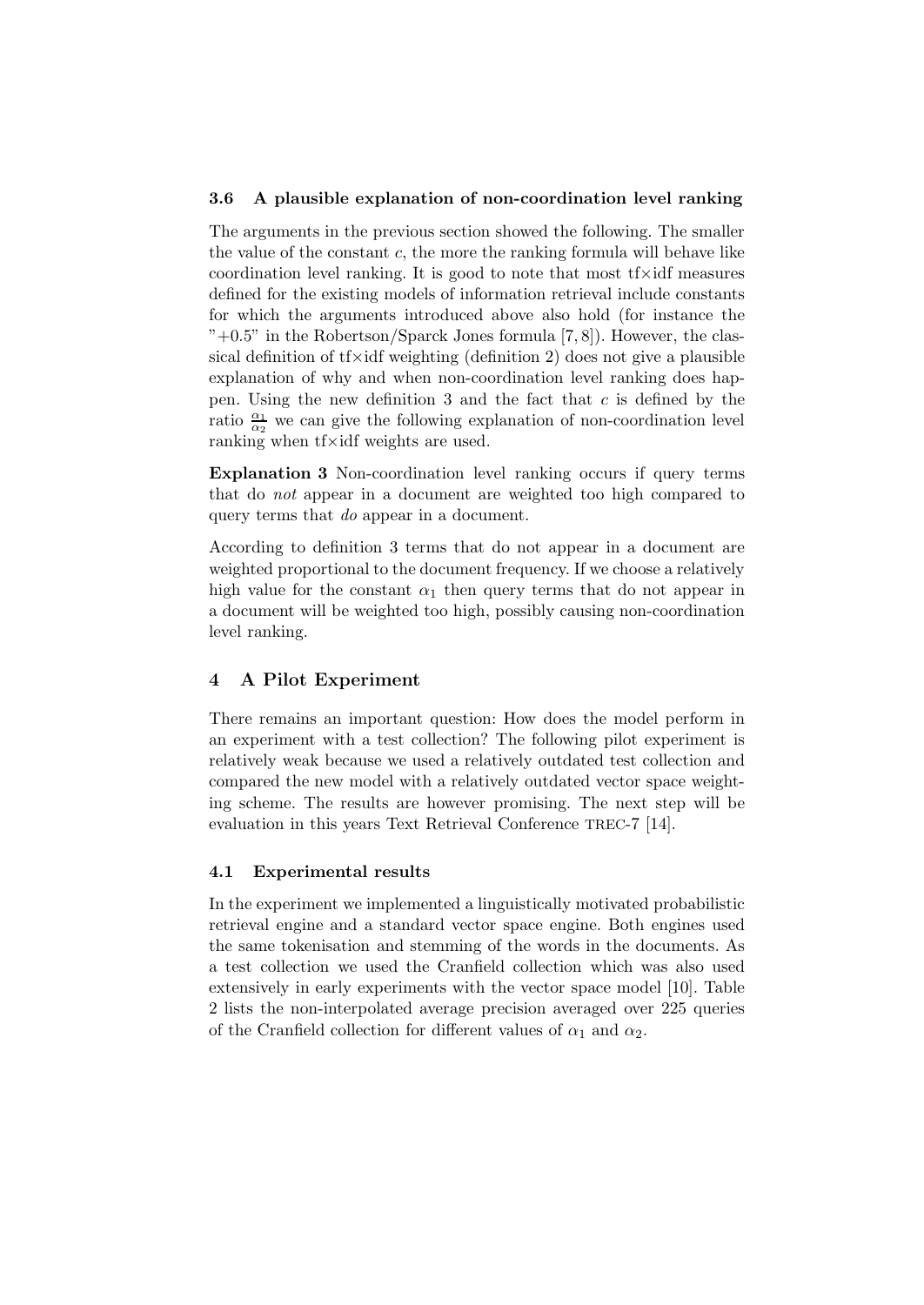Table 2. experimental results on the Cranfield collection

| weight                                |                |
|---------------------------------------|----------------|
|                                       | avg. precision |
| $\alpha_1 = 0.05 \alpha_2 = 0.95$     | 0.3904         |
| $\alpha_1 = 0.1 \quad \alpha_2 = 0.9$ | 0.4016         |
| $\alpha_1 = 0.2 \quad \alpha_2 = 0.8$ | 0.4141         |
| $\alpha_1 = 0.4 \quad \alpha_2 = 0.6$ | 0.4249         |
| $\alpha_1 = 0.6 \quad \alpha_2 = 0.4$ | 0.4297         |
| $\alpha_1 = 0.8 \quad \alpha_2 = 0.2$ | 0.4325         |
| $\alpha_1 = 0.9 \quad \alpha_2 = 0.1$ | 0.4311         |
| $\alpha_1 = 0.95 \; \alpha_2 = 0.05$  | 0.4252         |

To evaluate how our weighting scheme performs relatively to other tf×idf weighting schemes with document length normalisation we implemented the vector space model with tfc.nfx weighting as proposed by Salton and Buckley [10]. The non-interpolated average precision averaged over 225 queries of this system was 0.4032 on the Cranfield collection.<sup>3</sup> The linguistically motivated system performs better for quite a wide range of different values of  $\alpha_1$  and  $\alpha_2$ . Experiments with the TREC collection, have to determine if the difference in performance is in fact a property of the respective ranking strategies.

# 4.2 Coordination level ranking

The Cranfield collection is a small collection (1398 documents) with a relative large number of queries (255 queries). Cranfield has the following collection extrema: The smallest document is 18 words long, the longest 354 words. The maximum term frequency is 28 and the maximum document frequency 729. Following the arguments of the previous section it is possible to calculate a lower bound on the ratio between  $\alpha_1$  and  $\alpha_2$ that will define coordination level ranking given a query of length 2. This leads to a lower bound of 0.000525 on the ratio between  $\alpha_1$  and  $\alpha_2$  which corresponds roughly to  $\alpha_1 = 0.0005$  and  $\alpha_2 = 0.9995$ . Although correct, the lower bound introduced by equation 12 is obviously not very useful for identifying proper values for  $\alpha_1$  and  $\alpha_2$ . There are several reasons that might explain why the system performs optimally for much higher values of  $\alpha_1$ :

1. Coordination level ranking does not lead to good average precision on the Cranfield collection.

<sup>3</sup> Salton and Buckley [10] report a 3-point interpolated average precision of 0.3841. Our version of their system reaches a 3-point interpolated average precision of 0.4204 which is probably due to the use of a stemmer.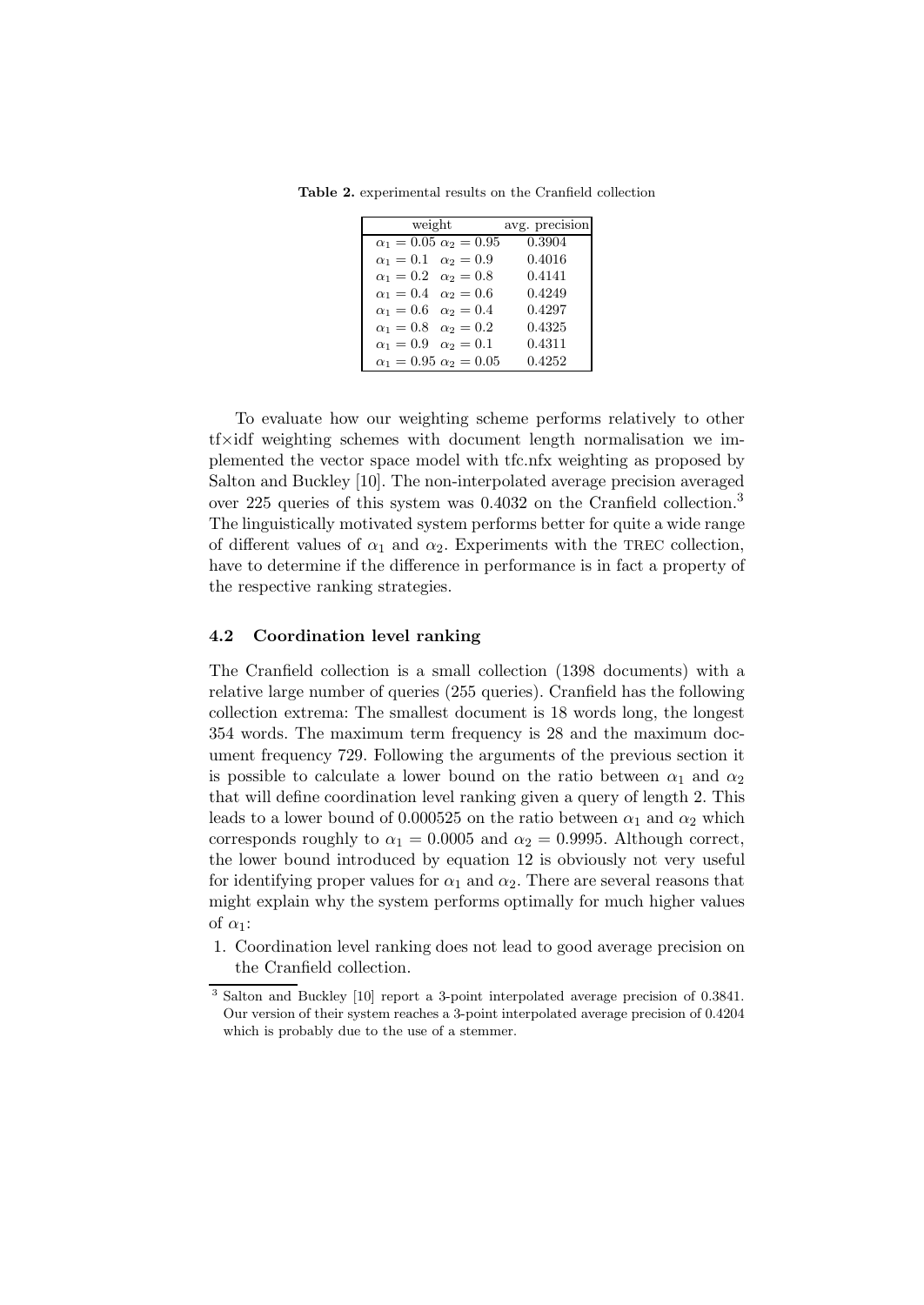- 2. The system does produce coordination level ranking, but the bound on the ratio between  $\alpha_1$  and  $\alpha_2$  is too low to be of any use.
- 3. The system does produce coordination level ranking, but the bound is not useful because the collection does not have very small queries (the average query length is about 9.5 words).

Additional experiments have to point out which reason or reasons actually explain the experimental results the best.

# 5 Conclusion and Future Plans

This paper presented the linguistically motivated probabilistic model of information retrieval. Using estimation by linear interpolation which is often used in the field of statistical natural language processing we were able to present a probabilistic interpretation of tf×idf term weighting. We showed that this new interpretation leads to better understanding of the behaviour of tf×idf ranking. In a pilot experiment we showed that a system based on the derived model performs better on the Cranfield collection than a system based on a standard vector space model using classical tf×idf weights and cosine document length normalisation.

This paper did not present the linguistically motivated model for information retrieval in its full strength. Although we claim that the most important modeling assumption of the model is that documents and queries are defined by an ordered sequence of terms, the assumption is not essential for the claims made in this paper. In future papers we will investigate two major information retrieval issues that require natural language processing techniques. The first issue is the use of phrases in information retrieval. The second issue is the problem of cross-language information retrieval.

# Acknowledgements

I would like to thank the following people for their support. Franciska de Jong, Paul van der Vet and Wilbert Kallenberg for general advice; David Hawking of the Australian National University for his advice on coordination level ranking. Wessel Kraaij of The Netherlands Organisation for Applied Scientific Research (TNO) for discussions on information retrieval.